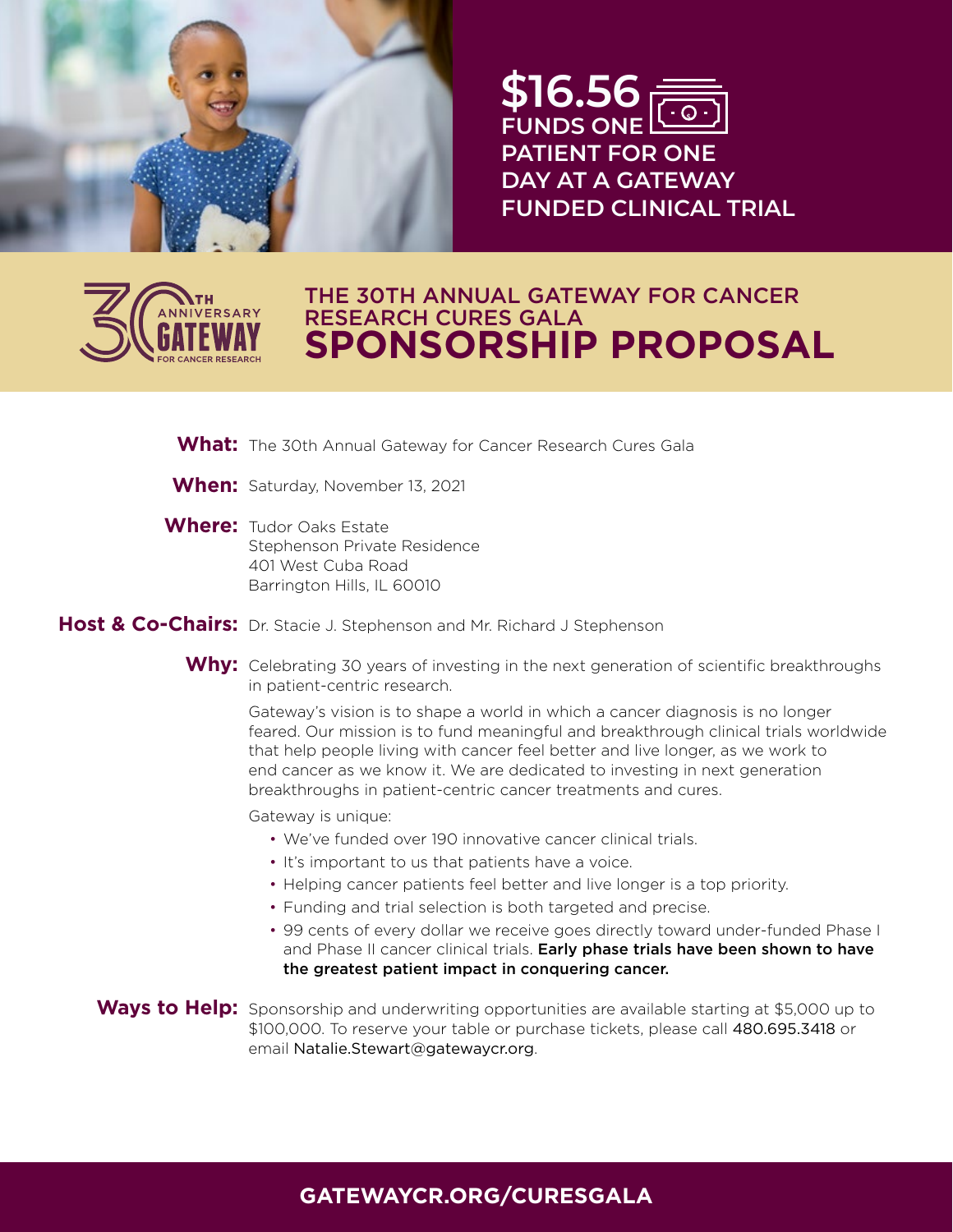

## **FUND CURES TODAY \$100,000**

- Continuous acknowledgement as Presenting Sponsor
- Exclusive tables with premier seating two (2) tables of ten (10)
- Hotel accommodations for one evening for (2) guests
- Logo or name placement and recognition on event signage, event webpage, sponsor reel, and social media
- Full-page ad in program book (deadline permitting)
- Corporate name in all pre-and post-event press releases
- Verbal recognition from the podium as Presenting Sponsor for 2021 Cures Galas

### **BE A 'GATEWAY' \$50,000**

- One (1) table of ten (10) with premium seating
- Hotel accommodations for one evening for (2) guests
- Logo or name placement and recognition on event signage, event webpage, sponsor reel, and social media
- Half-page ad in program book (deadline permitting)
- Corporate name in all pre-and post-event press releases
- Verbal recognition from the podium as a sponsor for 2021 Cures Gala

#### **END CANCER \$25,000**

- One (1) table of ten (10) with priority seating
- Logo or name placement and recognition on event signage, event webpage, sponsor reel, and social media
- Half-page ad in program book (deadline permitting)
- Corporate name in all pre-and post-event press releases
- Acknowledged as a sponsor of 2021 The Gala Cures

# **LIVE LONGER \$10,000**

- One (1) table of ten (10)
- Logo or name placement and recognition on event signage, event webpage, sponsor reel, and social media
- Acknowledged as a sponsor of 2021 The Gala Cures

#### **FEEL BETTER \$5,000**

• Two (2) tickets with premier seating for entertainment

# **INDIVIDUAL TICKET \$1,000**